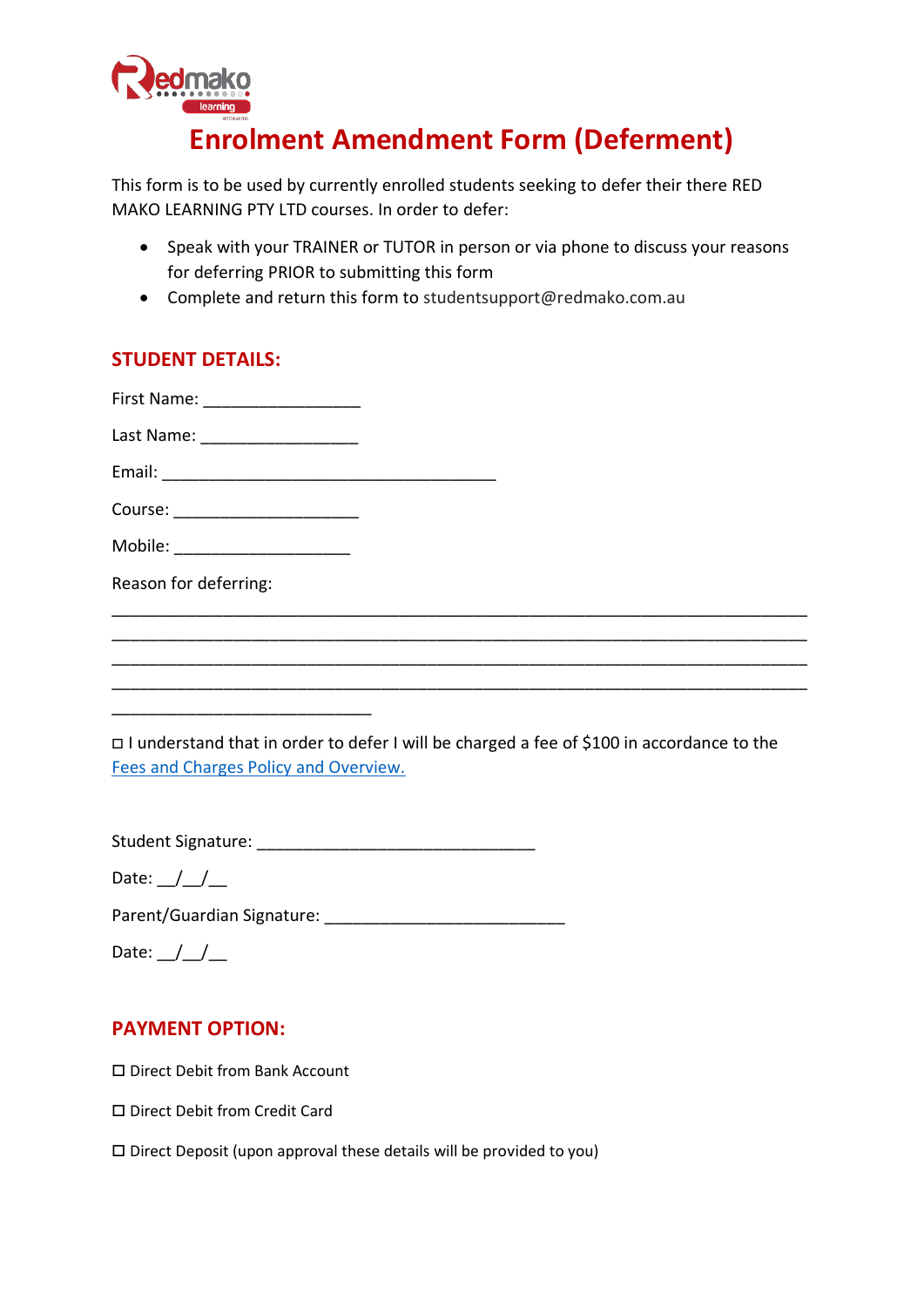

#### **1. Direct Debit from Bank Account**

☐I/We request and authorize **REDMAKO LEARNING PTY LTD** to arrange, through its own financial institution, a debit to your nominated account any amount **REDMAKO LEARNING PTY LTD**, has deemed payable by you. This debt or charge will be made through the Bulk Electronic System (BECS) from your account held at the financial institution you have nominated below and will be subject to terms and conditions of the Direct Debit Request Service Agreement. By signing and/or providing us with a valid instruction in request to your Direct Debit Request, you have understood and agreed to the terms and conditions governing the debit arrangement between you and **REDMAKO LEARNING PTY LTD** as set out in this Request and in your Direct Debit Request Service Agreement

| Financial Institution: |  |
|------------------------|--|
| Branch:                |  |
| <b>Account Name:</b>   |  |

| Account Number: |  |
|-----------------|--|

Parent/Guardian Signature:

Date:  $/$  /

#### **2. Direct Debit from Credit Card**

BSB Number: \_\_\_\_\_\_\_\_\_\_\_\_\_\_\_\_\_

☐I request REDMAKO LEARNING PTY LTD to arrange for funds to be debited from my nominated credit card according to the schedule specified above and attached Direct Debit Service Agreement

Credit Card: ☐Amex ☐Visa ☐Mastercard

Credit Card Number: \_\_\_\_\_\_\_\_\_\_\_\_\_\_\_\_\_\_\_

Expiry Date: \_\_\_\_\_\_\_\_\_\_\_\_

Cardholder Name: \_\_\_\_\_\_\_\_\_\_\_\_\_\_\_\_\_\_\_\_\_\_\_\_

CVN: \_\_\_\_\_\_\_

Parent/Guardian Signature: \_\_\_\_\_\_\_\_\_\_\_\_\_\_\_\_\_\_\_\_\_\_\_\_\_

Date:  $\frac{1}{2}$ 

## **WHAT HAPPENS NOW:**

- Upon submission of this form it will be escalated to the REDMAKO LEARNING PTY LTD TRAINING MANAGER for final authorization before your deferment is processed.
- Once your deferment has been processed you will receive an email to confirm deferment and the date you will need to re commence your studies.